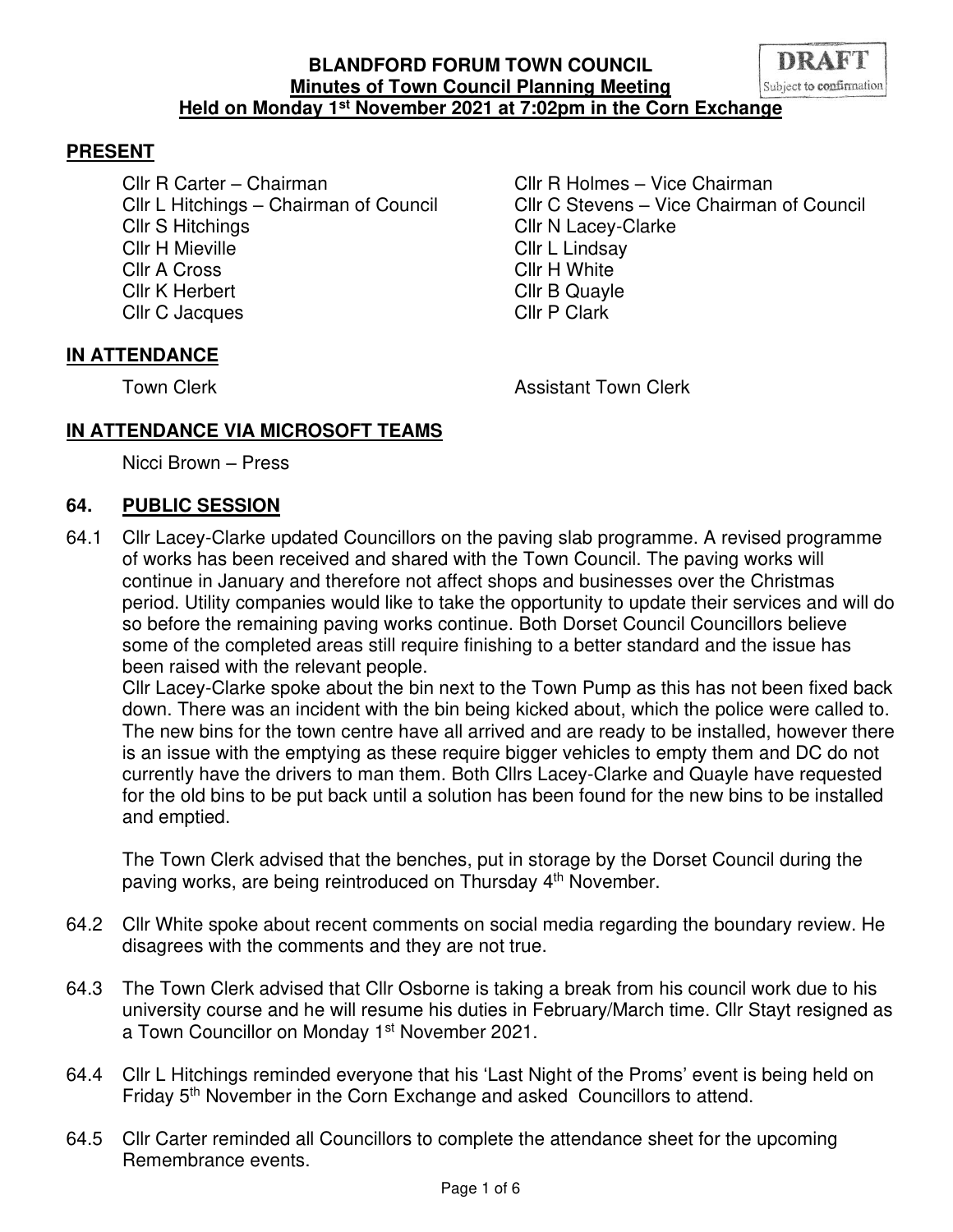### **65. APOLOGIES**

Cllr P Osborne

## **66. TO RECEIVE ANY DECLARATIONS OF INTEREST AND REQUESTS FOR DISPENSATION**

None had been submitted.

### **67. MINUTES OF THE MEETING HELD ON MONDAY 4TH OCTOBER 2021**

It was PROPOSED by Cllr Mieville, SECONDED by Cllr Cross and AGREED (12 in favour, 2 abstentions) that the Minutes be APPROVED and SIGNED.

#### **68. APPENDIX A – NEW PLANNING APPLICATIONS**

The paper was noted (see Appendix A).

68.1 P/HOU/2021/03382 - 28<sup>th</sup> September 2021 - Mr Reynolds - Charnwood Milldown Road -Erect timber clad carport and woodstore

It was PROPOSED by Cllr Lacey-Clarke, SECONDED by Cllr Stevens and AGREED unanimously that

#### **The Town Council has no objections to the application as the carport will not be visible to surrounding properties.**

**ACTION: TOWN CLERK** 

68.2 P/HOU/2021/03336 – 29<sup>th</sup> September 2021 – Mr & Mrs Wirtzfeld – 10 Richmond Road – Erect 2 Storey Side extension and garage

It was PROPOSED by Cllr Lindsay, SECONDED by Cllr L Hitchings and AGREED unanimously that

**The Town Council has no objections to the application as there have been similar extensions in the area and there is no loss of amenity.** 

## **ACTION: TOWN CLERK**

68.3 P/HOU/2021/02929 – 30th September 2021 – Mr Steve Hawkins – Little Summerhill Milldown Road – Erect single storey extension and porch to front. Convert garage to form annexe. Erect new garage/store. Demolish existing garage.

It was PROPOSED by Cllr Lacey-Clarke, SECONDED by Cllr Cross and AGREED unanimously that

**The Town Council has no objections to the application as it does not increase the footprint significantly. There is no loss of amenity to neighbouring area and it is enhancing the property.** 

**ACTION: TOWN CLERK** 

68.4 P/HOU/2021/03264 –  $5<sup>th</sup>$  October 2021 – Mr Alan Davies – 32 Bryanston Street – To fit Cedral Weatherboard lap style to front elevation of terraced property from DPC to Gutter level

 It was PROPOSED by Cllr Carter, SECONDED by Cllr Stevens and AGREED unanimously that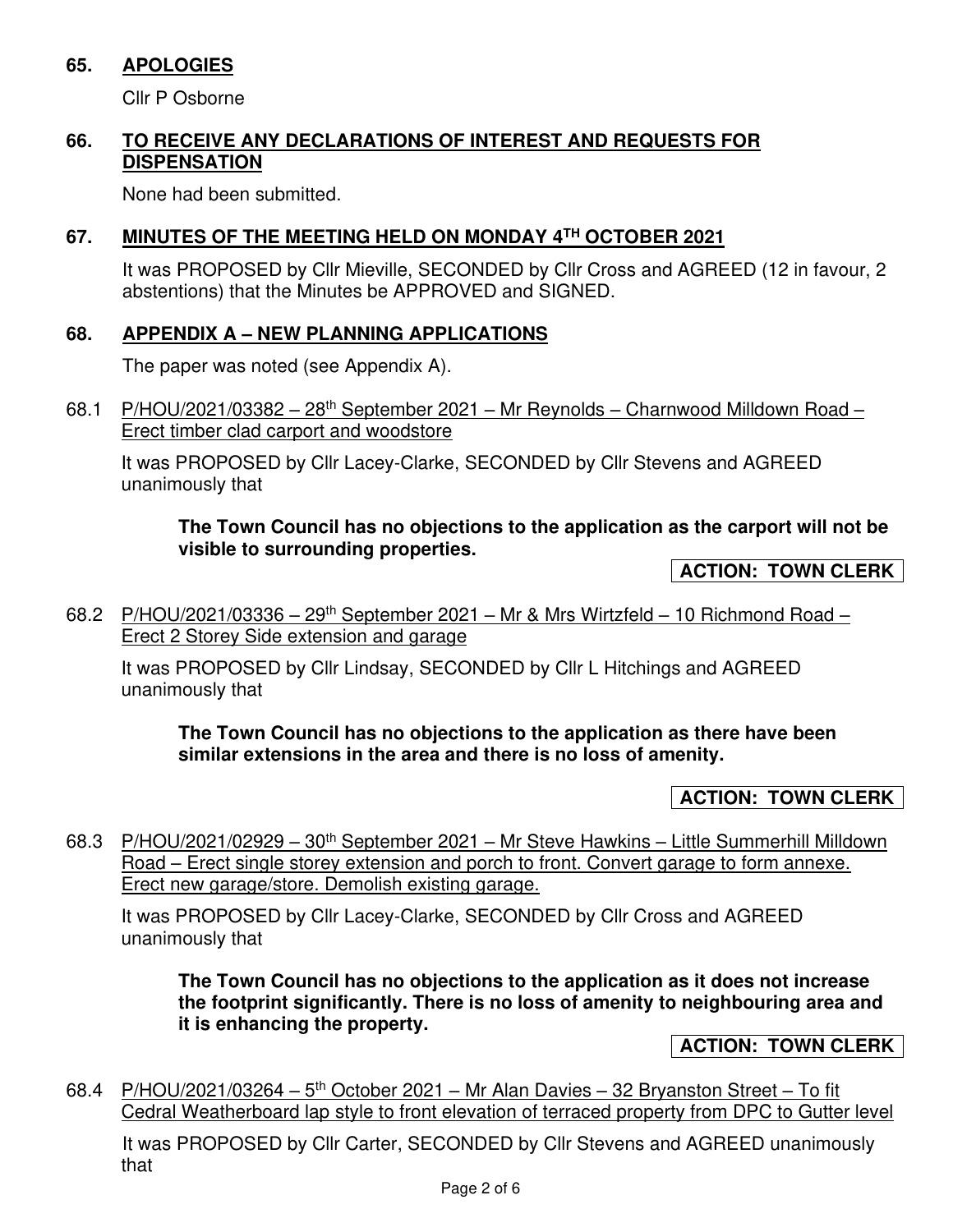### **68. APPENDIX A – NEW PLANNING APPLICATIONS (CONT.)**

### **The Town Council objects to the application due to significant visual harm in a row of established Georgian properties.**

#### **ACTION: TOWN CLERK**

68.5 P/FU/2021/03433 –  $5<sup>th</sup>$  October 2021 – Concept Cables Ltd – Former Forfarmers Mill Blandford Heights Industrial Estate – Erect single storey side extension to industrial building and erect three storey extension to provide office accommodation. Carry out alterations and form additional parking.

It was PROPOSED by Cllr White, SECONDED by Cllr Stevens and AGREED unanimously that

**The Town Council has no objections to the application subject to the trees being protected on the south-west boundary.** 

#### **ACTION: TOWN CLERK**

68.6 P/LBC/2021/02132 –  $7<sup>th</sup>$  October 2021 – 11A Market Place – Replacement of side door (entrance to 11A Market Place from shared passageway). Carry out all internal and external alterations in association to this.

It was PROPOSED by Cllr Lacey-Clarke, SECONDED by Cllr L Hitchings and AGREED unanimously that

#### **The Town Council has no objections to the application as the door cannot be seen and this alteration is an enhancement to the property.**

**ACTION: TOWN CLERK** 

Cllr Lindsay left the meeting at 7.51pm and returned at 7.56pm.

68.7 P/FUL/2021/02562 – 9<sup>th</sup> October 2021 – Lawsh One Ltd – Larksmead House 101 Salisbury Road– Demolish existing buildings and erect 7 No. dwellings. Modify vehicular access and form parking spaces.

 It was PROPOSED by Cllr Cross, SECONDED by Cllr White and AGREED (8 in favour, 5 against, 1 abstention) that

**The Town Council has no objections to the application as the proposed number of properties are now of a sensible nature and the environmental and arboreal interest are now retained on the site. The Town Council requests that a study on bats and a mitigation plan is completed.** 

**ACTION: TOWN CLERK** 

68.8 P/HOU/2021/03971 – 12<sup>th</sup> October 2021 –Mrs Nightingale – 21 Downside Close – Erect summer house in front garden

It was PROPOSED by Cllr Lacey-Clarke, SECONDED by Cllr Jacques and AGREED (7 in favour, 4 against, 3 abstentions) that

**The Town Council has no objections to the application as this is an appropriate building in an appropriate place and has no impact on the neighbouring amenities.**

**ACTION: TOWN CLERK**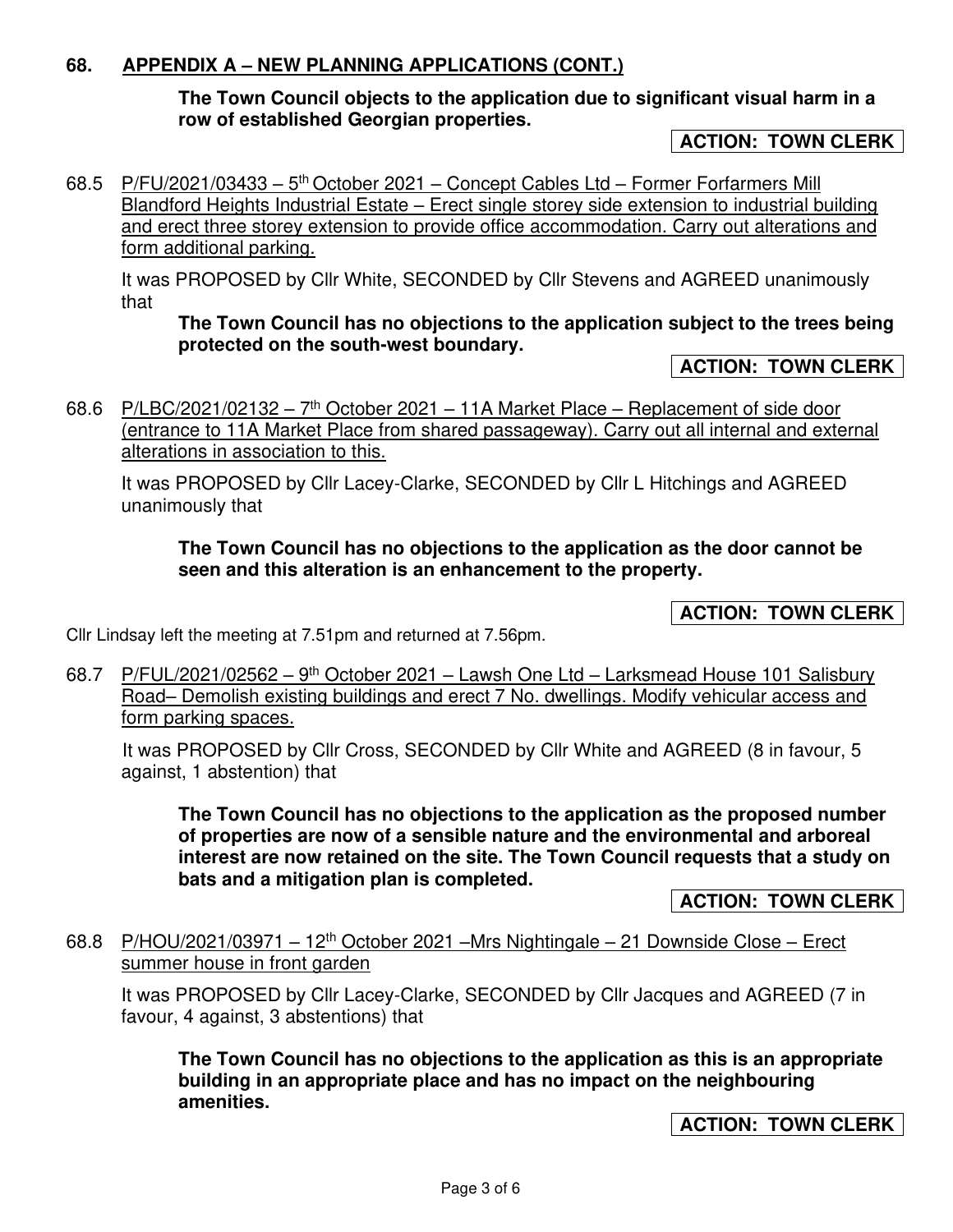## **68. APPENDIX A – NEW PLANNING APPLICATIONS (cont.)**

# 68.9 P/HOU/2021/03640 – 14<sup>th</sup> October 2021 – Mr M Vincent – 16 Heddington Drive – Erect First Floor extension

 It was PROPOSED by Cllr Carter, SECONDED by Cllr Mieville and AGREED unanimously that

**The Town Council has no objections to the application as there is no loss to neighbouring amenities.** 

## **ACTION: TOWN CLERK**

68.10 P/LBC/2021/02932 and P/FUL/2021/02950 - 18<sup>th</sup> October 2021 - Mrs L Woodhouse - Crown Hotel West Street – Rebuild the North West section of brick wall

 It was PROPOSED by Cllr Cross, SECONDED by Cllr Quayle and AGREED unanimously that

**The Town Council has no objections to the application as it is replacing like for like.** 

# **ACTION: TOWN CLERK**

68.11 P/LBC/2021/03626 – 22<sup>nd</sup> October 2021 – Dorset Heritage Ltd – 2 Dorset Place – Replace a single bottom sash to the first floor front sash windows

It was PROPOSED by Cllr L Hitchings, SECONDED by Cllr Cross and AGREED unanimously that

**The Town Council has no objections to the application as it is restoring the building and maintaining the window.** 

**ACTION: TOWN CLERK**

68.12  $P/VOC/2021/04244 - 25<sup>th</sup> October 2021 - Mr & Mrs L Bates - 12 Cadley Close - Erection of$ first floor Extension (variation of condition 2 of planning permission P/HOU/202/00096 (Plans) – Alterations to East Elevation and amendment to materials)

It was PROPOSED by Cllr Lacey-Clarke, SECONDED by Cllr Holmes and AGREED unanimously that

## **The Town Council objects to this as there is no information to make a decision.**

**ACTION: TOWN CLERK** 

#### **69. APPENDIX B – DORSET COUNCIL DECISIONS ON PLANNING APPLICATIONS AND APPLICATIONS AWAITING DECISIONS**

The paper was displayed (see Appendix B).

## **70. TO CONSIDER MAKING COMMENTS ON A PROVISIONAL TREE PRESERVATION ORDER FOR ONE ASH TREE AT LARKS LEAS MILLDOWN ROAD (TPO/2021/0050)**

The paper was noted (see Appendix C).

It was PROPOSED by Cllr Mieville, SECONDED by Cllr L Hitchings and AGREED (12 in favour, 2 abstentions) that

## **The Town Council welcomes and supports the tree preservation order.**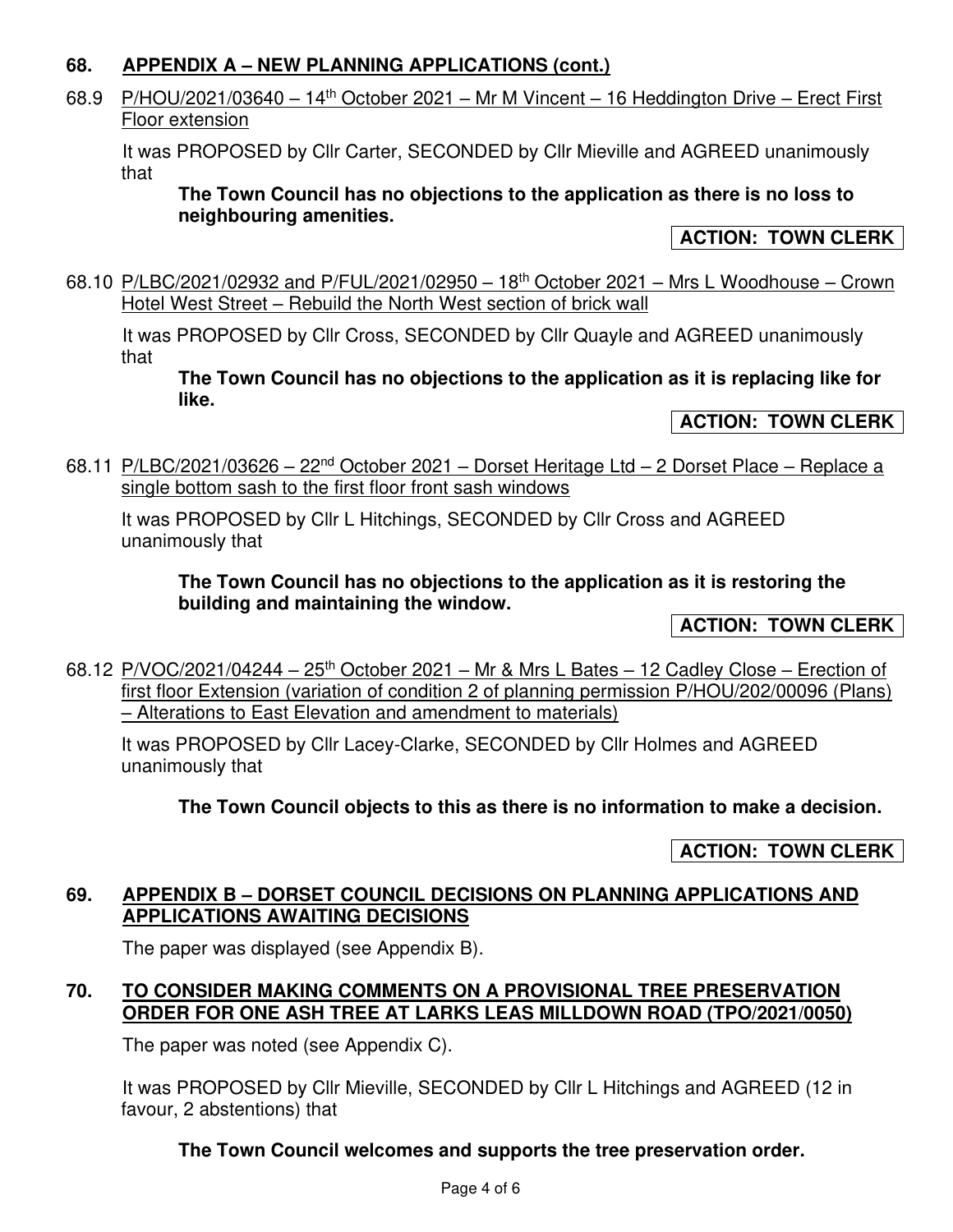#### **ACTION: TOWN CLERK 71. TO CONSIDER RESPONDING TO THE CONSULTATION FOR THE STINSFORD NEIGHOURHOOD PLAN**

The consultation was noted.

## **72. TO CONSIDER RESOLUTIONS FROM DAPTC FOR THE ANNUAL GENERAL MEETING**

It was PROPOSED by Cllr White, SECONDED by Cllr Lacey-Clarke and AGREED unanimously that

### **The Town Council authorises Cllr Stevens to take the vote on behalf of the council's behalf at the DAPTC AGM.**

### **ACTION: TOWN CLERK**

It was PROPOSED by Cllr L Hitchings, SECONDED by Cllr Lacey-Clarke and AGREED unanimously that

#### **The Town Council supports motion B and C.**

**ACTION: TOWN CLERK** 

#### **73. SITE VISITS/DORSET COUNCIL PLANNING MEETINGS**

The Assistant Town Clerk reported that the next Northern Area Planning Committee meeting is scheduled for  $30<sup>th</sup>$  November. The agenda is not yet available.

#### **74. CLERK'S REPORT AND CORRESPONDENCE**

- 74.1 Blandford Brewery Development McCarthy Stone amended their proposals for the redevelopment of part of the land at the Blandford Brewery. An application for the site's redevelopment was submitted in May 2021. Since then, they have continued to review the feedback received from stakeholders and Officers, and produced amended plans, which have now been submitted to Dorset Council. They have extensively reviewed the feedback received and revised the proposals to reflect these comments. These amendments comprise further design detailing, introducing more traditional features to better respond to the Conservation Area and create more visual interest, without appearing pastiche, including:
	- Dark grey brick arches above the windows and balconies
	- Corbelling detailing below the gabled roof, eaves and above the brick banding
	- Dark grey brick quoining around the windows
	- Contrasting layered dark grey and red brickwork around the ground floor
	- Cast stone cill detailing at the bottom of the windows
	- Natural slate roof tiles
	- Increased the overhang of the eaves
	- Larger windows on the principle living spaces in the lounge and bedrooms and smaller windows on the kitchens and stairwells
- 74.2 Dorset's EV Charge Point Installation Programme Dorset Council's Phase 1 electric vehicle charge point installation programme is now complete. 42 charging bays have been installed in 21 locations around the county, including five replacement rapid chargers and one new